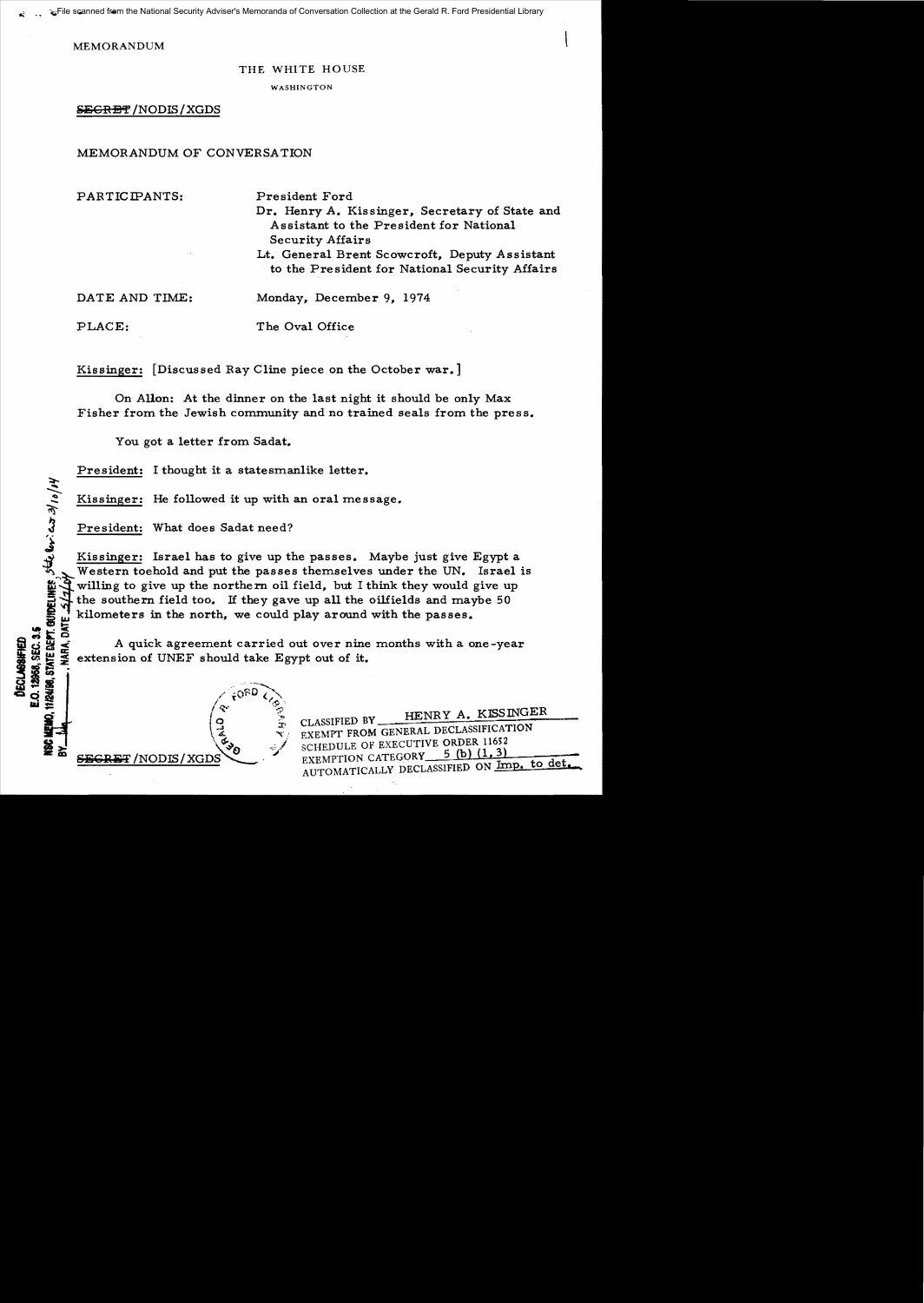#### $S$  b  $S$   $\rightarrow$   $S$   $\rightarrow$   $S$   $\rightarrow$   $S$   $\rightarrow$   $S$   $\rightarrow$   $S$   $\rightarrow$   $S$   $\rightarrow$   $S$   $\rightarrow$   $S$   $\rightarrow$   $S$   $\rightarrow$   $S$   $\rightarrow$   $S$   $\rightarrow$   $S$   $\rightarrow$   $S$   $\rightarrow$   $S$   $\rightarrow$   $S$   $\rightarrow$   $S$   $\rightarrow$   $S$   $\rightarrow$   $S$   $\rightarrow$   $S$   $\rightarrow$   $S$   $\rightarrow$   $S$   $\rightarrow$   $S$   $\rightarrow$   $S$   $\rightarrow$

·, <sup>~</sup>

If we get an agreement, I think we should give military aid to Egypt. The Egyptian military establishment can't run down without the Egyptian military doing something about it.

President: I have an open mind about it.

Kissinger: It would be useful to tell Sadat we are turning in that direction.

President: How about covert aid?

Kissinger: That is not worth the risk. Three years ago it would have been easy -- not now.

President: Do we need Congressional approval for cash subsidies?

Scowcroft: Only if there is some prohibition on Egyptian aid.

Kissinger: 'If not, I would just announce it. You need some foreign policy battles with Congress. I think Congress is going to give on the Turks. Makarios is playing into our hands -- he's basing himself on leftist support. Clerides is O. K. to Karamanlis. But Karamanlis wants Makarios in Cyprus because otherwise he is a Greek politician. Makarios wants enough chaos  $- - 1$  think he wants to trigger the Turks to another retaliation so he can get Soviet support and take it to the UN.

The reason the whole thing started in '67 was that Makarios abrogated the Constitution of 1960 and Turkish rights. It was unwork<br>able, but Makarios agreed to it. able, but Makarios agreed to it.

The French -- you will have a difficult time in Martinique. Giscard will be charming and go all out to have a visible success. But look at what he did on CSCE with Brezhnev. They said things on the Middle East. without consultation; they agreed to all the things on Cyprus we knocked out of our communique.

We must show Europe that we can't be at the mercy of any European who sells us out at will. Tell Giscard he can be an ally or neutral but not both. I would be noticeably cooler to Giscard than to Schmidt. I thought I would be tough at NATO. The others don't'want to have to choose between France and us. I think we have to make them choose. I think the problem is endemic -- three French Presidents have now done the same -- and we have to show the Europeans they can't get away with it.

SEGRE<sup>+</sup>/NODES/XGDS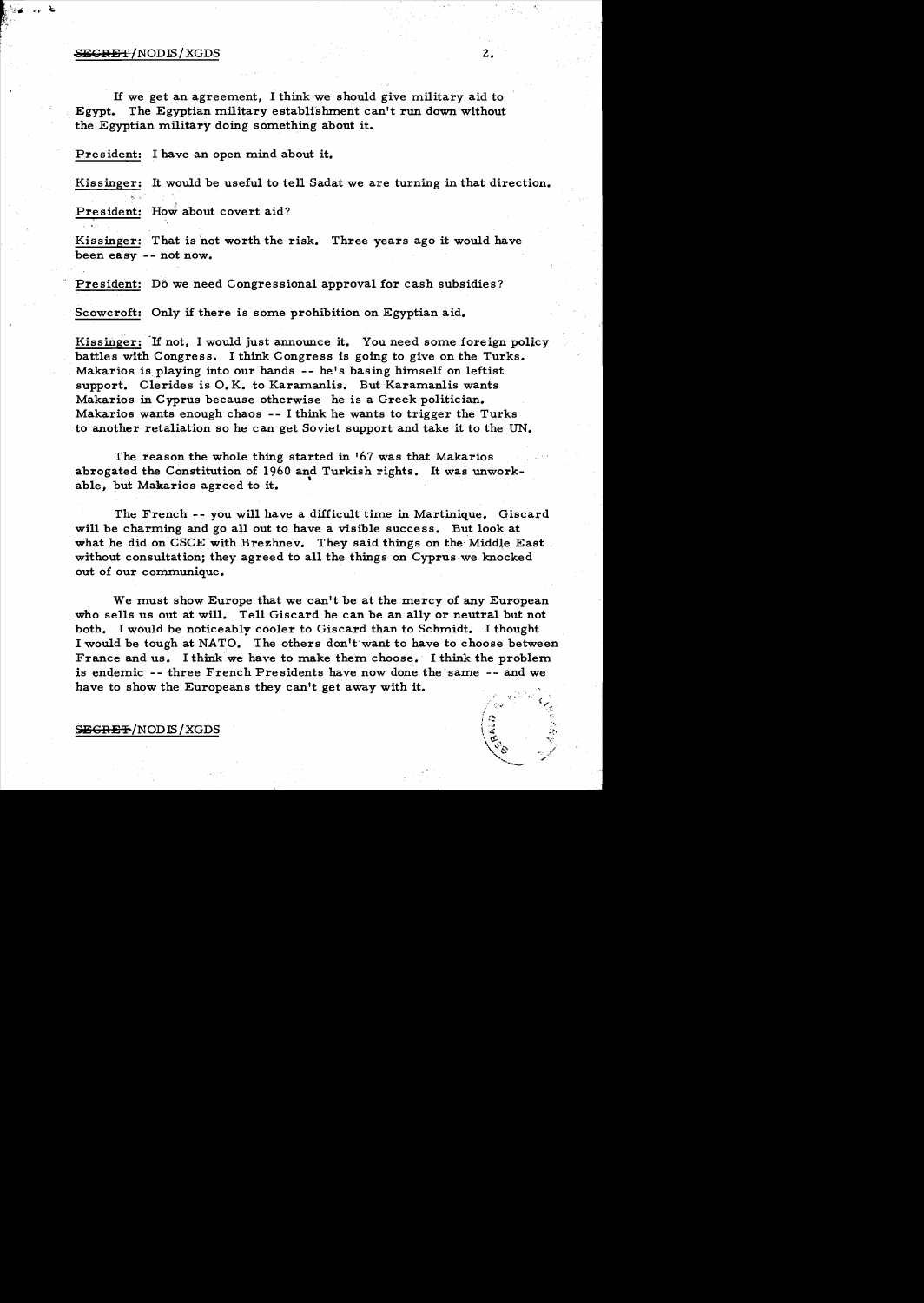### $-$ <del>SECRET</del>/NODIS/XGDS  $-$  3.

President: Will Schmidt raise hell about CSCE?

Kissinger: The German nightmare is to have to choose between France and us.

[Discussed the internal French political system.]

The French have either been governed by kings or anarchy since the French Revolution. Giscard's inherent political position is weak.

For 15 years the French have systematically undermined us.

Back to A110n -

H he has reasonable proposals, you can be conciliatory. H not, say we can't underwrite them under these conditions. If there is no settlement, there will be a war and I don't know how we would conduct ourselves in that situation.

[There was a discussion of laser-guided bombs.]

President: I told Jim I recognize the April 1st target but I had to be recognizant of our own units and we wouldn't strip our units until we had full cooperation from Israel.

Kissinger: I think it is dangerous to put them in that strong a military position; then they are sorely tempted to tell us to go to hell.

A confrontation sometime down the road is inevitable. H they had moved on the West Bank, we could have avoided Rabat. Now Hussein is knocked out. If we can get something on Egypt, we can go to Geneva  $-$ -Syria wants to -- and let it get stalemated there. If there is another war I think -- cost what may -- you have to get a final settlement.

President: How shortsighted they are!

Kissinger: Three million people can't stand against 120 million with unlimited resources. With Soviet backing. Winning is as dangerous as losing.

H the braelis march on Damascus and the Soviets put in two divisions and announce they are just going to the '67 borders, and ca11 on us and the Europeans and Japanese to join in guaranteeing the '67 borders.

> $, \cdot \cdot$ ".....

 $\sqrt{3}$  ,  $\qquad \qquad \gamma^*$ 

#### $-$ <del>ECRET/</del>NODIS/XGDS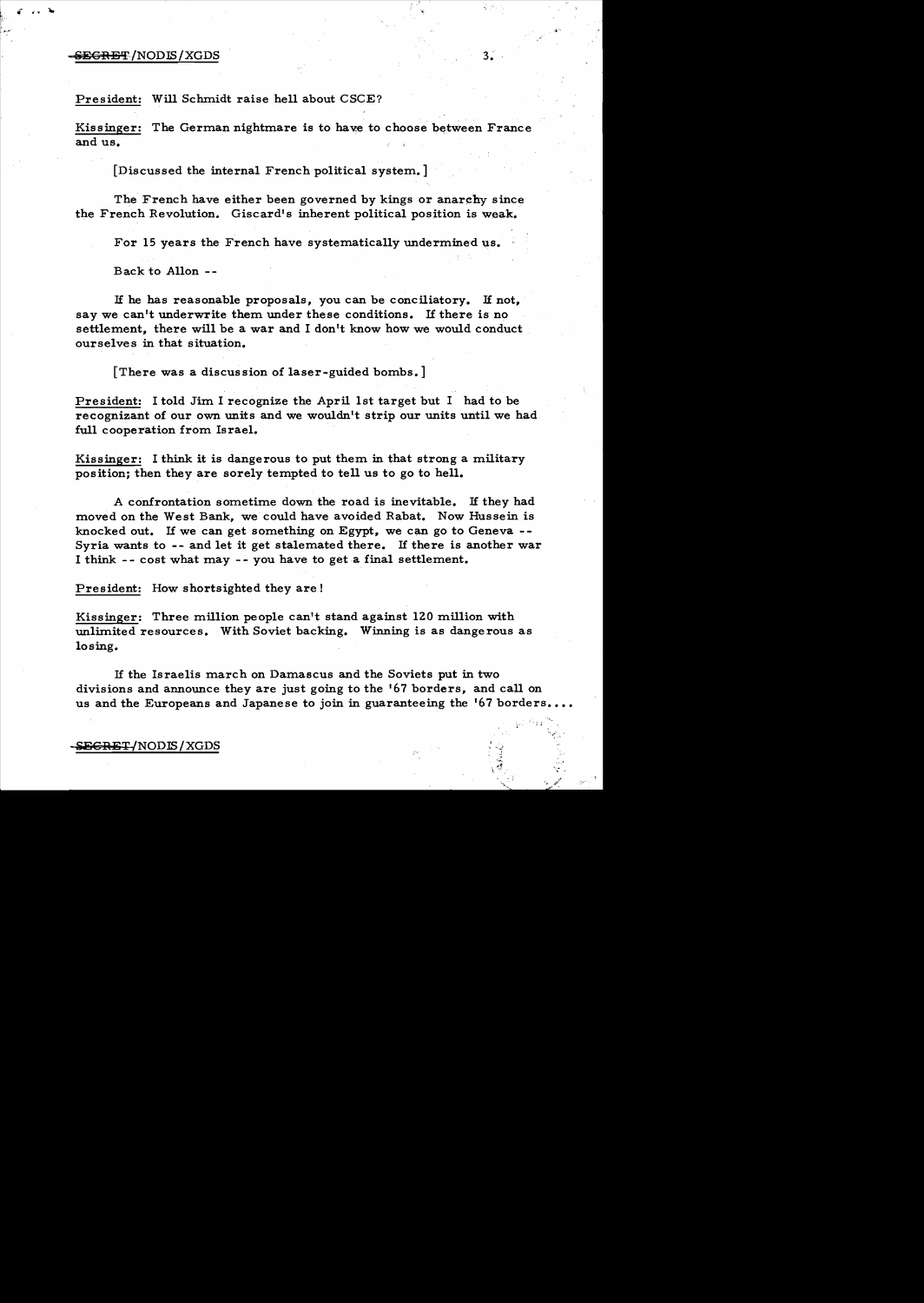MEMORANDUM

## THE WHITE HOUSE

SEGRET/NODIS/XGDS WASHINGTON

# MEMORANDUM OF CONVERSATION

| PARTICIPANTS: | President Ford<br>Henry A. Kissinger, Secretary of State and<br>Assistant to the President for National<br>Security Affairs<br>Lt. General Brent Scowcroft, Deputy Assistant<br>to the President for National Security Affairs |
|---------------|--------------------------------------------------------------------------------------------------------------------------------------------------------------------------------------------------------------------------------|
| DATE & TIME:  | Monday - December 9, 1974                                                                                                                                                                                                      |
| PLACE:        | The Oval Office                                                                                                                                                                                                                |
| SUBJECT:      | Meeting with Allon                                                                                                                                                                                                             |

Kissinger: They have a package which would bea disaster. It's twothirds domestic politics. For example, they want ships with all-Israeli crews to get through the Suez. They know he can't accept it; must be intended to be humiliating.

Basically, they won't give up the oil fields and they don't want to give up<br>the passes. They would do it for a ten-year agreement. Short of that,<br>they will back off 30-50 kilometers but not from the oil fields or passes.<br>T The net result is they will turn over part of the Sinai to the UN, but not to Egypt.

They would sign now, but it would not be implemented for one year. They would begin to move only in the thirteenth month and then the time starts  $\mathbb{E} \mathcal{F}$  running. **I..,**  ,;'

A<br>E. President: What is our tactic?<br>Kissinger: I would tell them the For  $\frac{3}{2}$  running.<br>  $\frac{3}{2}$   $\frac{3}{2}$   $\frac{3}{2}$   $\frac{3}{2}$   $\frac{3}{2}$   $\frac{3}{2}$   $\frac{3}{2}$   $\frac{3}{2}$   $\frac{3}{2}$   $\frac{3}{2}$   $\frac{3}{2}$   $\frac{3}{2}$   $\frac{3}{2}$   $\frac{3}{2}$   $\frac{3}{2}$   $\frac{3}{2}$   $\frac{3}{2}$   $\frac{3}{2}$   $\frac{3}{2}$   $\frac{3}{2$  $\frac{1}{2}$   $\frac{1}{2}$   $\frac{1}{2}$   $\frac{1}{2}$   $\frac{1}{2}$   $\frac{1}{2}$   $\frac{1}{2}$   $\frac{1}{2}$   $\frac{1}{2}$   $\frac{1}{2}$   $\frac{1}{2}$   $\frac{1}{2}$   $\frac{1}{2}$   $\frac{1}{2}$   $\frac{1}{2}$   $\frac{1}{2}$   $\frac{1}{2}$   $\frac{1}{2}$   $\frac{1}{2}$   $\frac{1}{2}$   $\frac{1}{2}$   $\frac{1}{2}$  justification, we can't go to the American people in the face of Soviet con frontation, European and Japanese opposition, and another oil embargo.

eLMfU'IID BY \\~\t\'f -J A ,C~~~0s <sup>~</sup>k;::' ~XRMvr '!tOM GENERAL DEcLASSIFICATION

r

.<br>المحمد البرابر

SECRET /NODIS /XGDS SECRET /NODIS / SOLUTIVE OF FIXECUTIVE ORDER 11652 AUTOMATICALLY DECLASSIFIED ON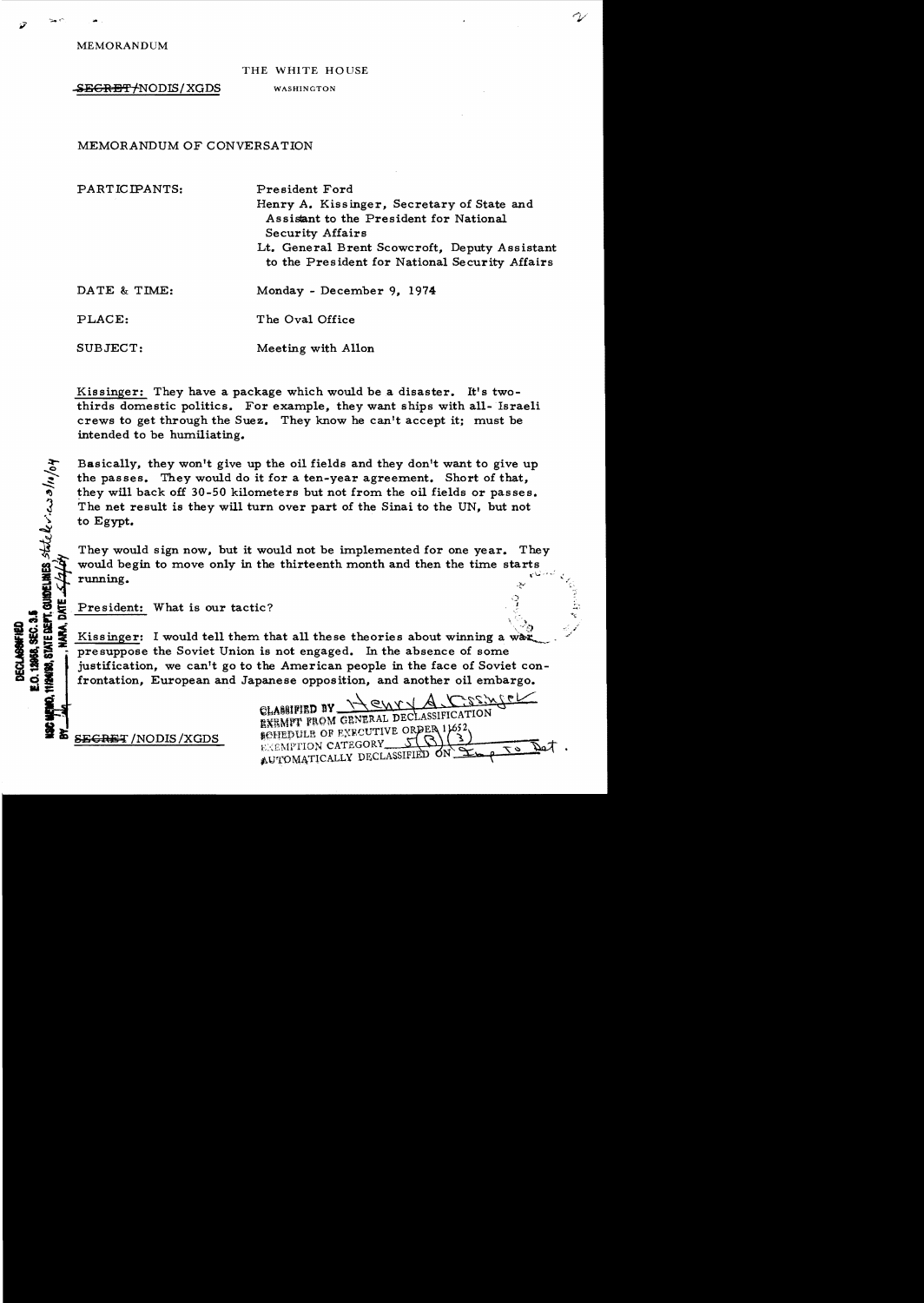# SEGRET/NODIS/XGDS - 2 -

President: I will say you delivered the proposal and said it is not attainable.

 $[At 12:57 p.m., the President met with Allon.]$ 

 $\ddot{\phantom{a}}$ 



**SECRET** /NODIS/XGDS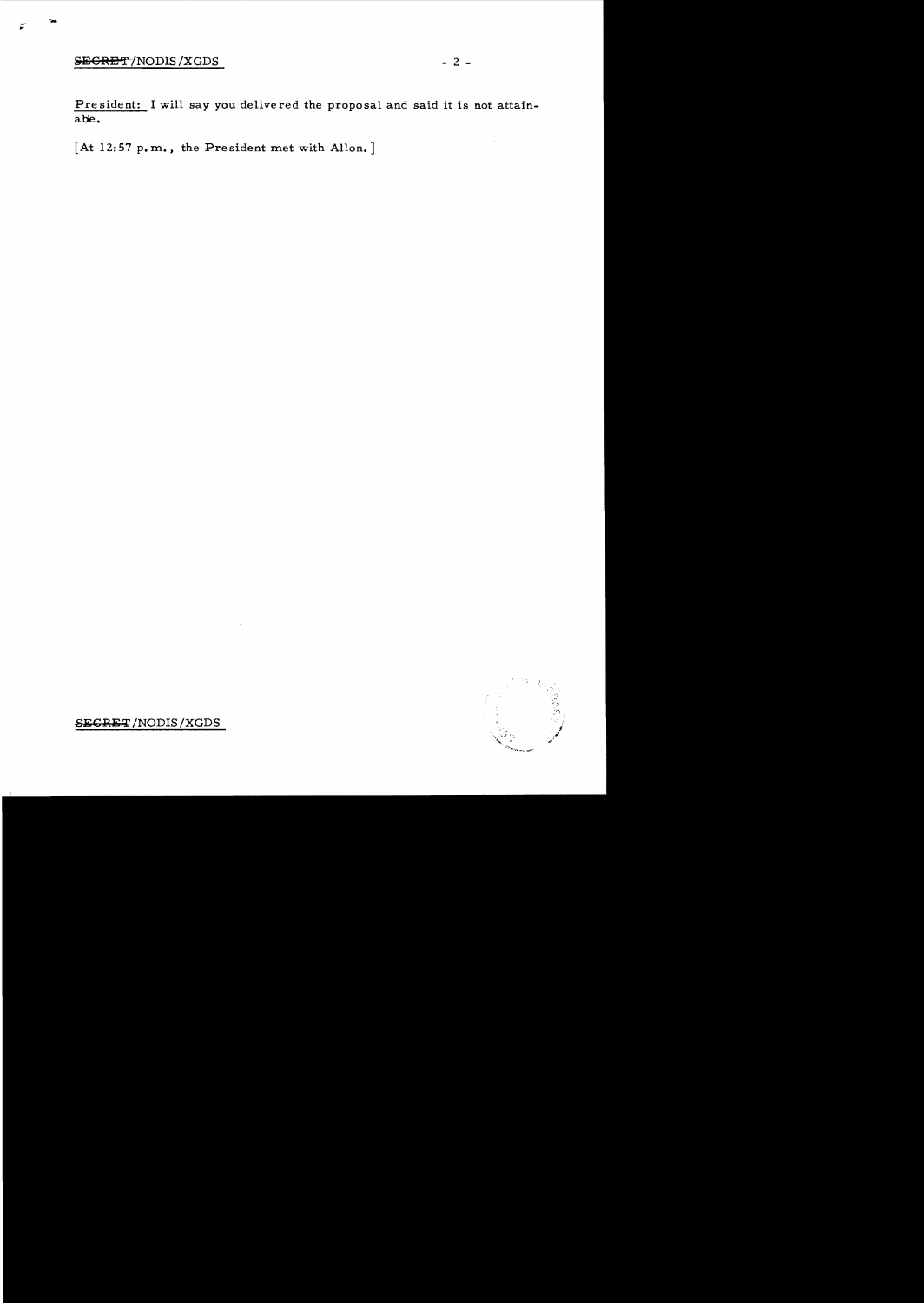P/K 9 Rec (Pre-Allon) Katurine

K Thing have a partinge while would be drownton. 73 dormatic pointies - for youngles ships of all desich crews than Surg. Unst be nutrached to humbaty. Basically, they crown paint point falch + hast and to que mp a passes. They excited don't for 10 ge comerciant. Short of that, they will back off 30.50 brin but not out filid or presse. That is they will them over past of Smain To UN, with They would sign vous, but wet implemented for you. Whose in 13th worth + then time starts uning. P. What is own tectic? K I would tell chem all these theories chart woming a war prouppour su not ingeged. In assumer of four protification, coule aut to ann people in face of som conferentative, Eure-Jap Epocitie, and embarge. P 2 sur gen bénende pp. & 1 mil 23 mit Mesis St **DECLASSIFIED** E.O. 12958, SEC. 3.5 NSC MEMO, 11/24/98, STATE DEPT. CUIDELINES, State levieux 3/10/04  $-$ . NARA. DATE  $-110$  $RY \rightarrow W$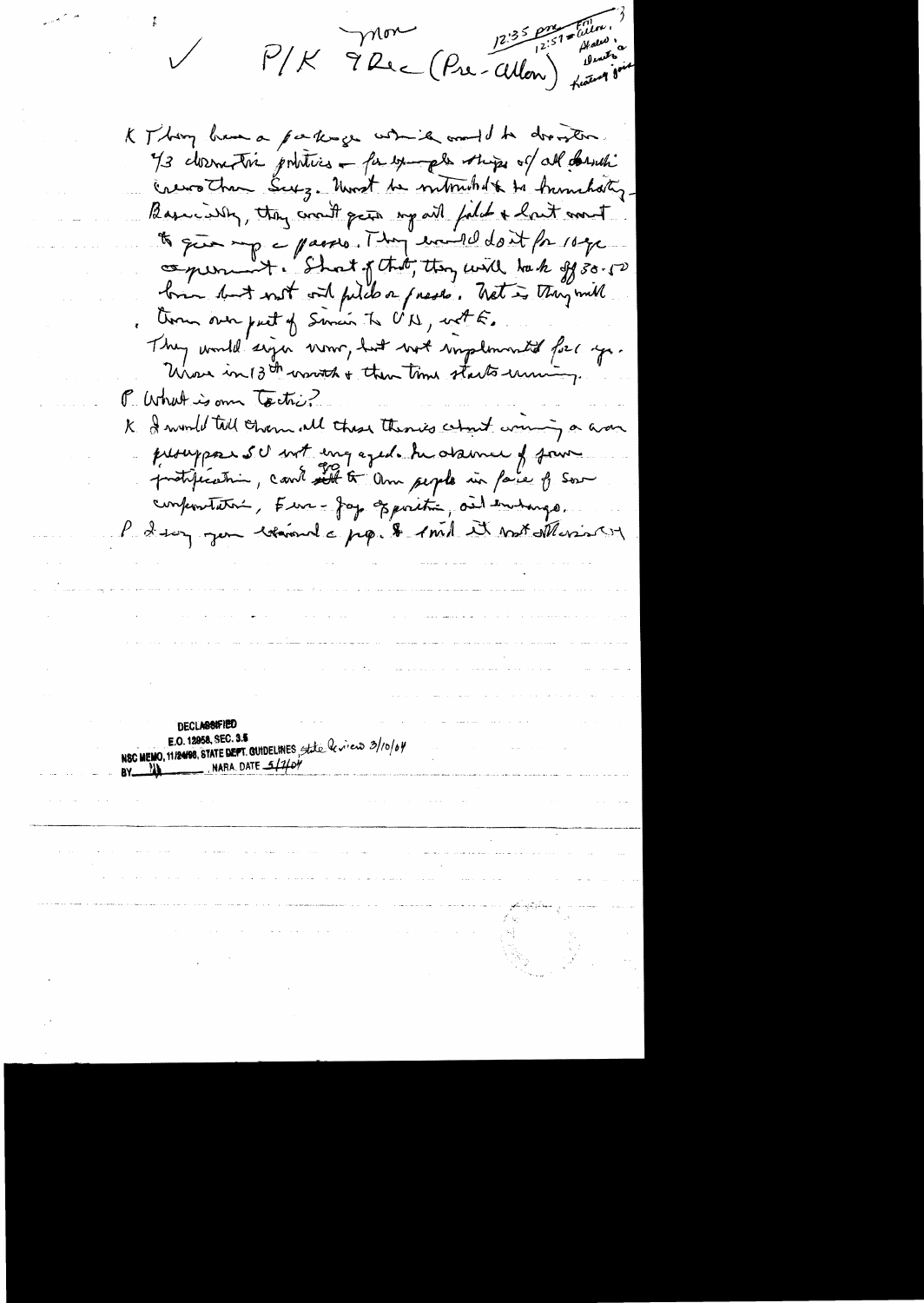Fine considered bill backforings PPC For concl :46J)  $w_{\tilde{z}}$ General Pp 465 Stranger pour les MK 9 Rue 71 Killoy Uinepiece on Oct was) On allow. at chinnen have myst, we only Fisher from Jernich convenity + no trimed sento pour press. You got letter fur Salit P, Stat it a statemention letter. P.H.e. forthomored it urg or an oral way. (Described) P what does sulat need. R. Hostigue my a passes, Maybe quis E west torhold + put pease themselves counter UN. I willing & give up 11, orifordd but I think they would give my motos filled too. If gove up all defelled a composition in N, as cante plun anoual as a posso. Quick againment carried and near 9 mm w/1 ye extension of NOEE should take East of I. of we get an agreement, I think we should give wint, and to I. The E unit estate can't une down a/o Emil. de sarrething about it. P. I have gette mund about it. K. It would be welfed to till Salat we ten hingen that durition. P. Howalnut creat? R That but courth wish. 3 yes ago it would been been large wit mon P De me viert Cary opposed for cash subs?<br>Se any if there is served probabilities on E ail. R. If wit, I want prot arrunder it you would some FP bottles as / eng. On I think I mg gaing & give on Turks. Wakario is playing at one hand - leftest support. 5 levels is OK & Kara. But Kara wonts Makinis un Empres because othermos to is a guirk protein, DECLA684F E.O. 12958, SEC. 3.5 NSC MEMO, 11/24/98, STATE DEPT. GUIDELINES State Deview 3/10/14 BY  $M$ 

 $\bigstar$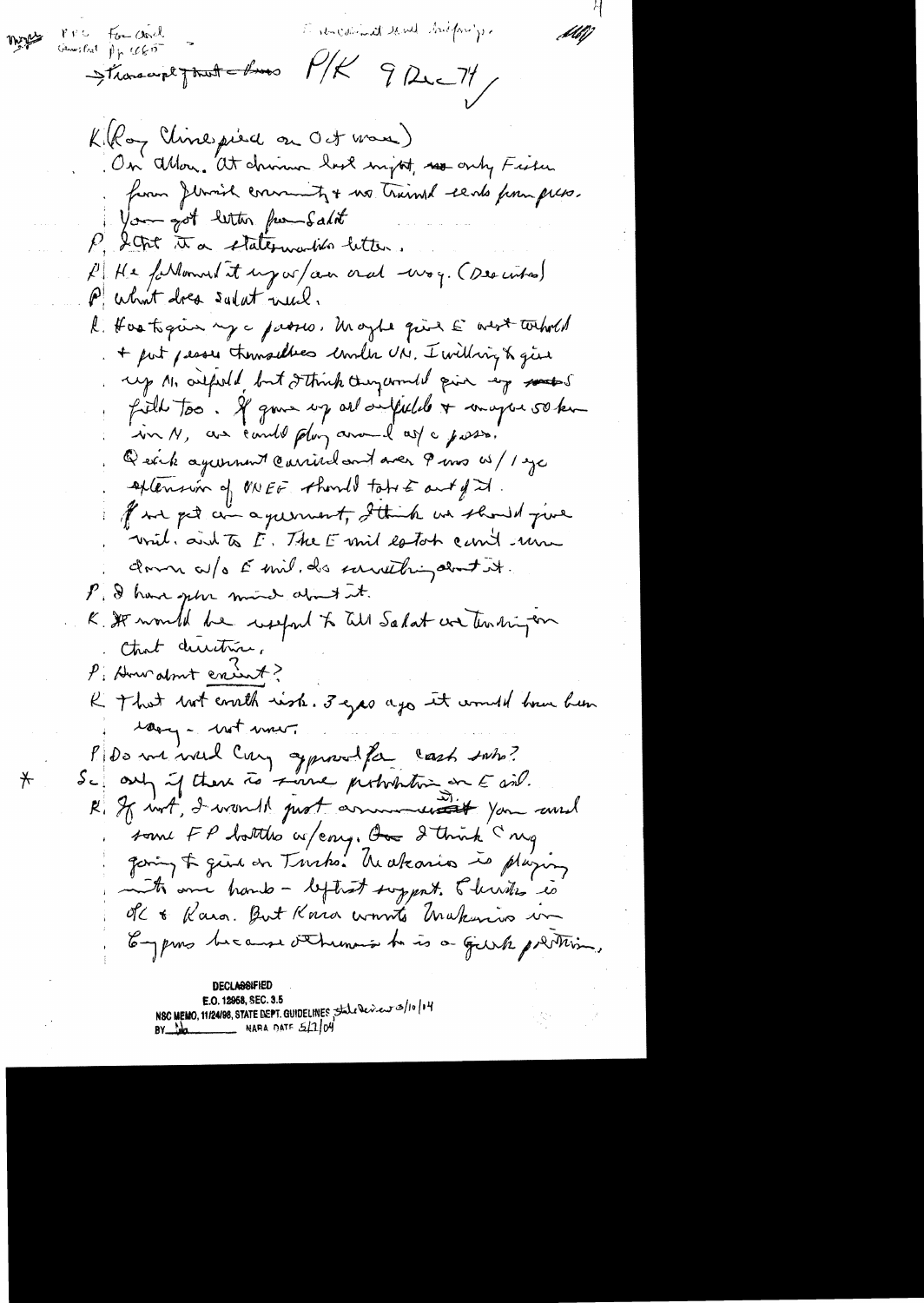blicklisters wounts image chaos- a tomate he wonts to pregger Turk's to consther whetheating to he come get See typert & take it & UM. Recon the whole thing started in '62 was That Makanin origoted const. Jba + Turkish rights. It was ununkable, but brukning agreed & it. Franch - Yam will have a dig time in huntings, As will be charming & go allowed to theme or meille tucceso. But lock what he did on CSCE W/ Burg, They said things on ME a/s consorted their, They agreed to all - thing on Eggers we lambed outof am came pue. We must show Fre that we can't be at mean from Em who sellows ant at will. Till besond hecom be ally as newthat but not both, I would les noticesty couler to crossed then to schmidt I that dressed he tough at NATO. The centres don't won't to hours shows but Fr & ws, I think we have to instruct the charge. I think a post is interime - 3 hes work a some - and we have To share c Eur not they can't get away w/ it. P. Will Schmidt rive half about CSCE? E. The Curman inghtenare is To have to Choose but  $FTU$ (Discussed internal Fr, part suption) the Fr have intendent gavened by knings as pol. position is weak. Fcr 15 yrs c Fx brown syst. wonderwined ms. Back & allon. If he has rensound the proposals force on bu